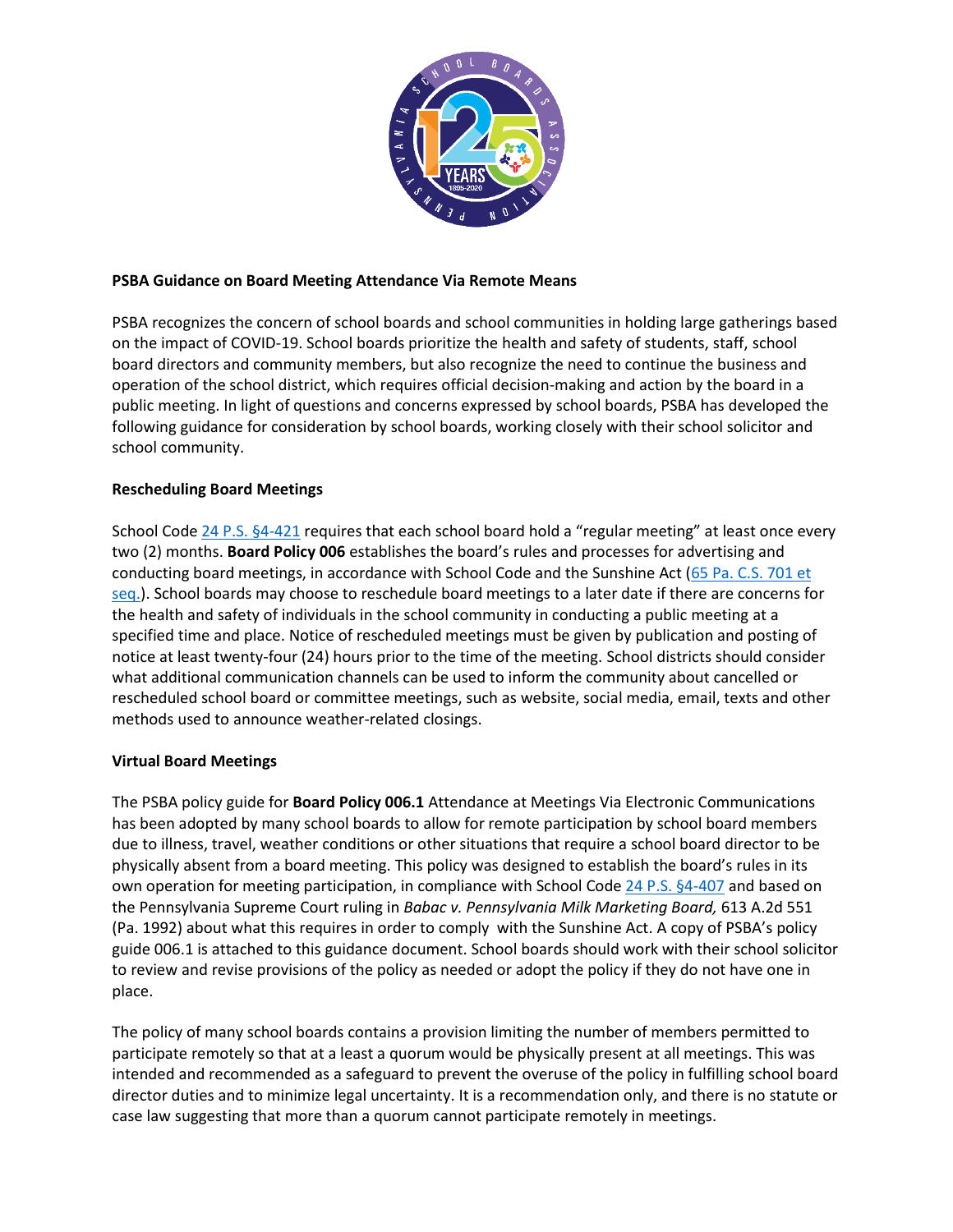In extenuating circumstances, such as a health and safety emergency in the school community, the board may choose to suspend particular provisions of a board policy. Although we believe that a board always has the ability to temporarily suspend a policy, many boards have chosen to include language specifically providing for this in Policy 003 with a provision such as the following:

"The Board may, upon a majority vote, cause to suspend at any time the operation of a Board procedure or policy, provided the suspension does not conflict with legal requirements. Such suspension shall be effective until the next meeting of the Board, unless an earlier time is specified in the motion to suspend."

School boards, in consultation with the school solicitor, thus may consider suspending the following provision included in the version of Policy 006.1 adopted by many boards in order to allow remote participation by additional school board directors, or to conduct a virtual board meeting:

"A majority of Board members shall be physically present at a Board meeting when a Board member attends through electronic communications.

If the school board is contemplating holding completely virtual school board or committee meetings, there are some considerations that we recommend discussing with your school solicitor:

- Ensure that the board meeting will be conducted in compliance with the Sunshine Act:
	- o How will the public be able to attend and participate via a remote connection?
		- Consider using a virtual meeting platform such as Zoom, GoTo Meeting, Skype or other platforms that will allow for connection by any member of the public and provide a mechanism for attendees to indicate that they would like to speak and offer comment during the public comment portion of the meeting. Provide helpful directions on the website for easy connection and participation.
		- **E** If your school board already provides livestreaming of your board meetings, ensure a mechanism is established for the public to provide public comment appropriately.
		- Ensure that accommodations are made available for individuals with disabilities in your school community.
	- $\circ$  Encourage virtual connection by the public, but consider setting up a physical location where the virtual meeting will be available for public participation, for those individuals in your school community who may not have ability to connect online.
	- o Ensure that an individual, such as the Board Secretary, Board President, or Superintendent, is physically present at the advertised location to set up and start the virtual meeting, call it to order and take the roll call.
	- $\circ$  Consider whether the Board President and Superintendent also should be physically present to preside and exercise control over the meeting and maintain order among anyone physically present.
- Include the news media in planning and advertising for the virtual meeting. This will assist in communicating to your school community and also demonstrate that the board is meeting virtually for the health and safety of individuals, not to avoid transparency to the public.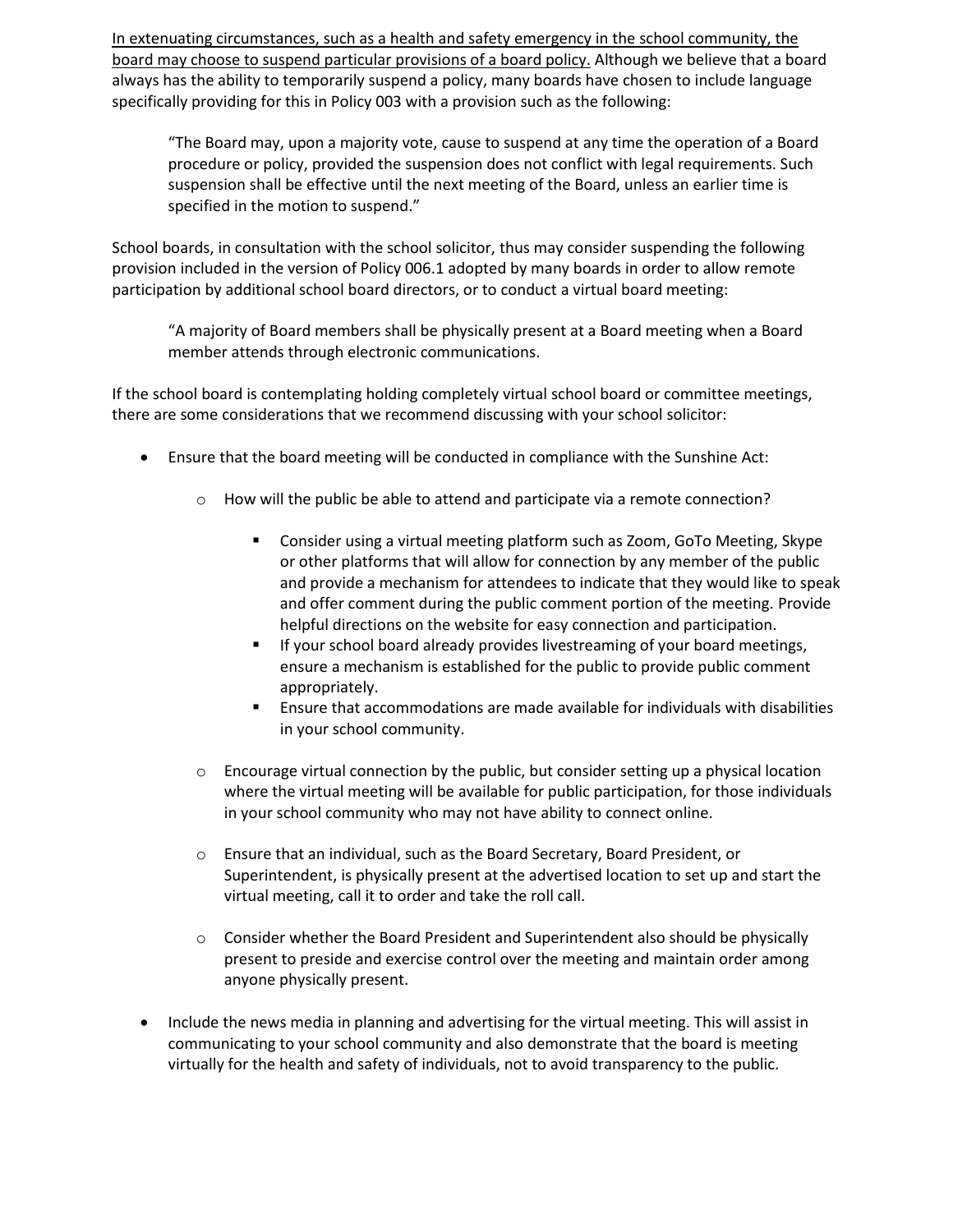- Ensure all school board directors have appropriate technology, devices and Internet connections, to participate in a virtual meeting. Also consider the availability of these resources in your school community and provide a list of public venues where community members may be able to connect.
- Discuss with the school solicitor how Executive Sessions may be handled.

PSBA encourages school boards to work with their school solicitor in establishing practices that meet the needs of the individual school board directors, the district and the school community in conducting the business of the board and prioritizing the health and safety of the school community. Please contact [policyprograms@psba.org](mailto:policyprograms@psba.org) if you would like a copy of PSBA's policy guide 006.1 placed into your webbased policy manual for review and revision.